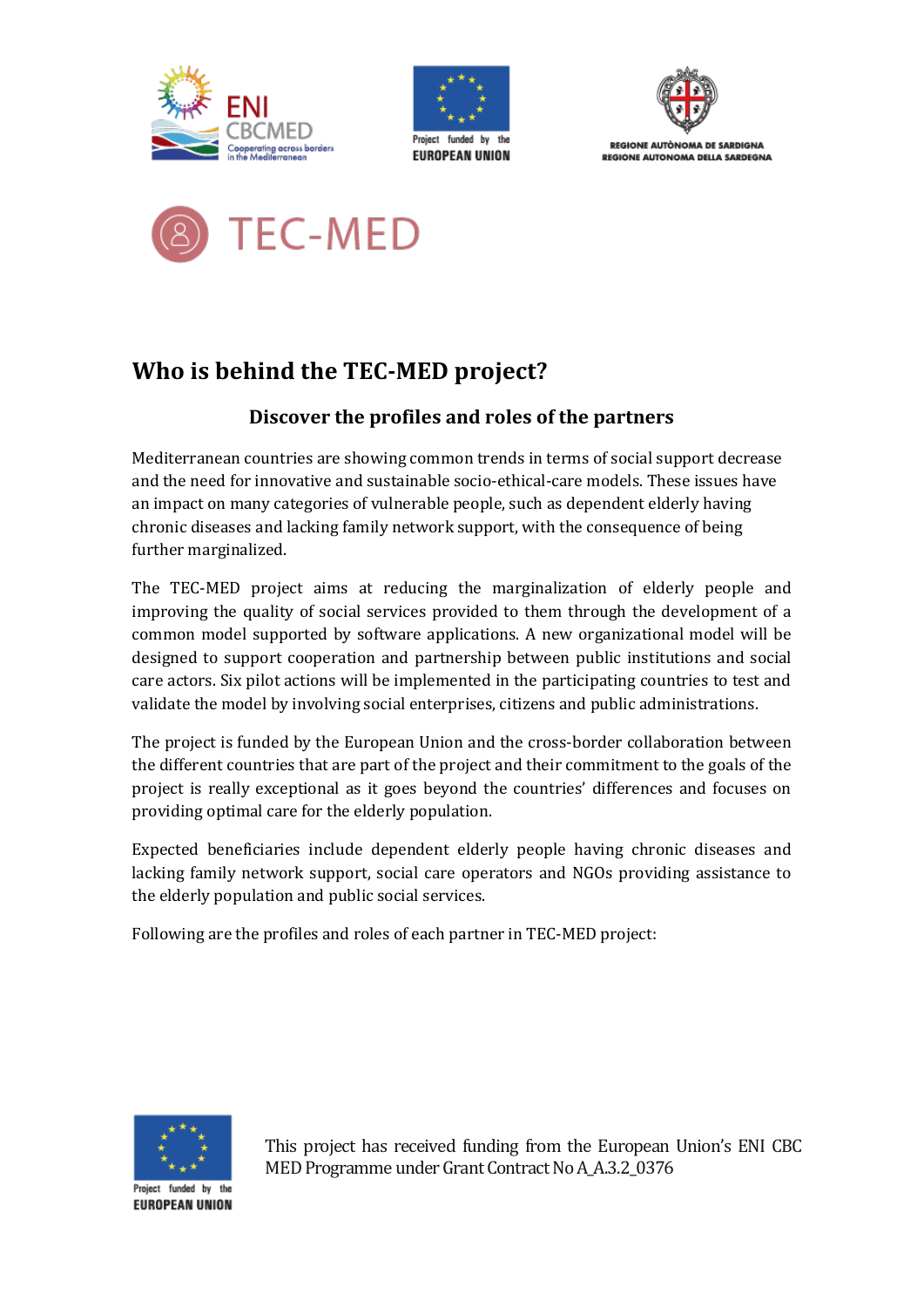#### **UNIVERSITY OF SEVILLE**

The University of Seville is an autonomous institution endowed with its own legal status, which renders society the public service of higher education through studies, teaching and research.

Actually, the University is a community of more than 70,000 students and 4,400 professors, divided among seventeen faculties across several campuses.

The University of Seville has been involved in numerous European and international research projects, dealing particularly with the European Framework Programme (FP6, FP7, H2020) along other European and international funded programmes. The University of Seville has a longstanding track record in the successful and professional coordination of research projects.

The University of Seville, especially Department of Nursing, is the project coordinator of the TEC-MED project.

The University of Seville is in charge of correspondence with the European Commission project officer and serves as the team leader of the consortium. The University of Seville guarantees to keep the Commission informed on the progress of the project, ensures an efficient and timely implementation of the planned activities. Therefore, it makes sure that partners put at the project's disposal all the means needed in terms of the human resources, budget and knowledge to ensure the overall management, coordination, reporting; financial management and communication, visibility and dissemination of results.

The University of Seville as the Lead Beneficiary of the project is in charge of the coordination WorkPackage which involves: management, financial, monitoring & evaluation, operationalization of the intervention framework.

The University has formed the Project Management Team, which consists of the Project Coordinator, Ana María Porcel Gálvez; Project Subcoordinator and Financial Manager, Sergio Barrientos Trigo; Communication Manager, Bárbara Badanta Romero; Scientific Manager, Marta Lima Serrano and technicians, administrative staff, and other specialists who support auditing and M&E related tasks.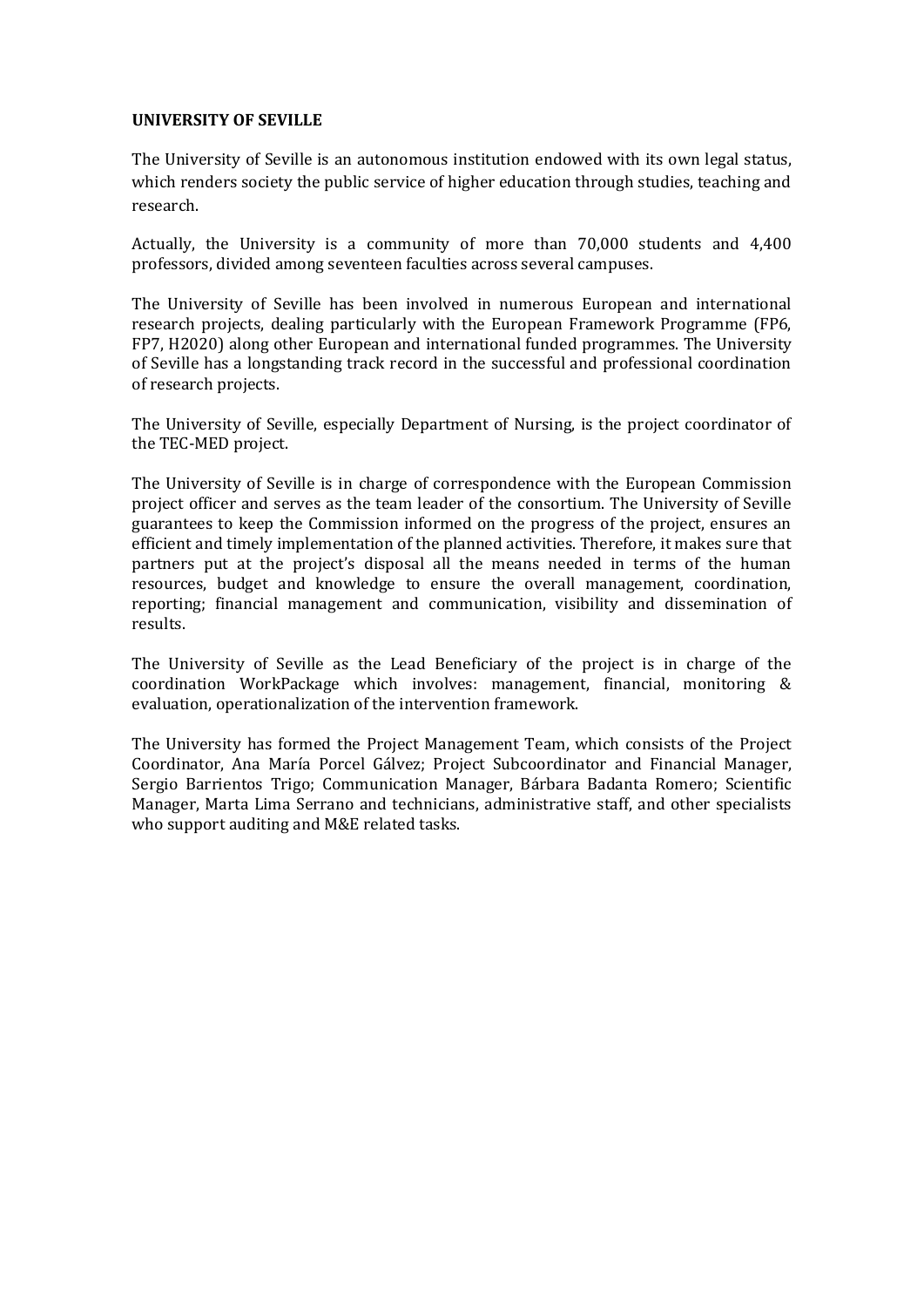

**University of Seville** 

#### **MAGTEL OPERACIONES**

Magtel is a technology company that applies the most innovative solutions to the design, construction and maintenance of projects and infrastructure in the different sectors in which it operates: Energy, Civil Works, Telecommunications, Environment and Railways.

Magtel mission focuses on providing infrastructure of the most advanced technological systems in order to contribute a great efficiency in the use of natural resources and higher quality of life for society today and tomorrow.

Magtel R&D&I pursues innovative technological solutions through continuous investment in order to provide more efficient production services, contribute to raw materials diversification and manufacturing new products and/or services. R&D&I is, therefore, one of the pillars of Magtel's strategy and one of the main axes of the company's development. Magtel participates in TEC-MED project through the Health and Social Welfare Area of its R&D&I Division.

Magtel is the Leader for all activities of WP2 – Communication. It is in charge of developing and managing the Communication Plan, designing the guidelines for both the intern messaging between partners and the extern dissemination of the intermediate steps and the final results of the project, as well as supervising that the rest of the PPs carry out any related activities in the proper format. Promotion of the knowledge and results through different channels, to raise the target populations, is a key factor of TEC-MED.

Leadership of WP2 includes the approval of any materials and resources needed, assuring that they comply with the required standards of homogeneity, project branding and visibility. Every effort will be made to maximize these resources, in an attempt to capitalize and amortize their production at the finest.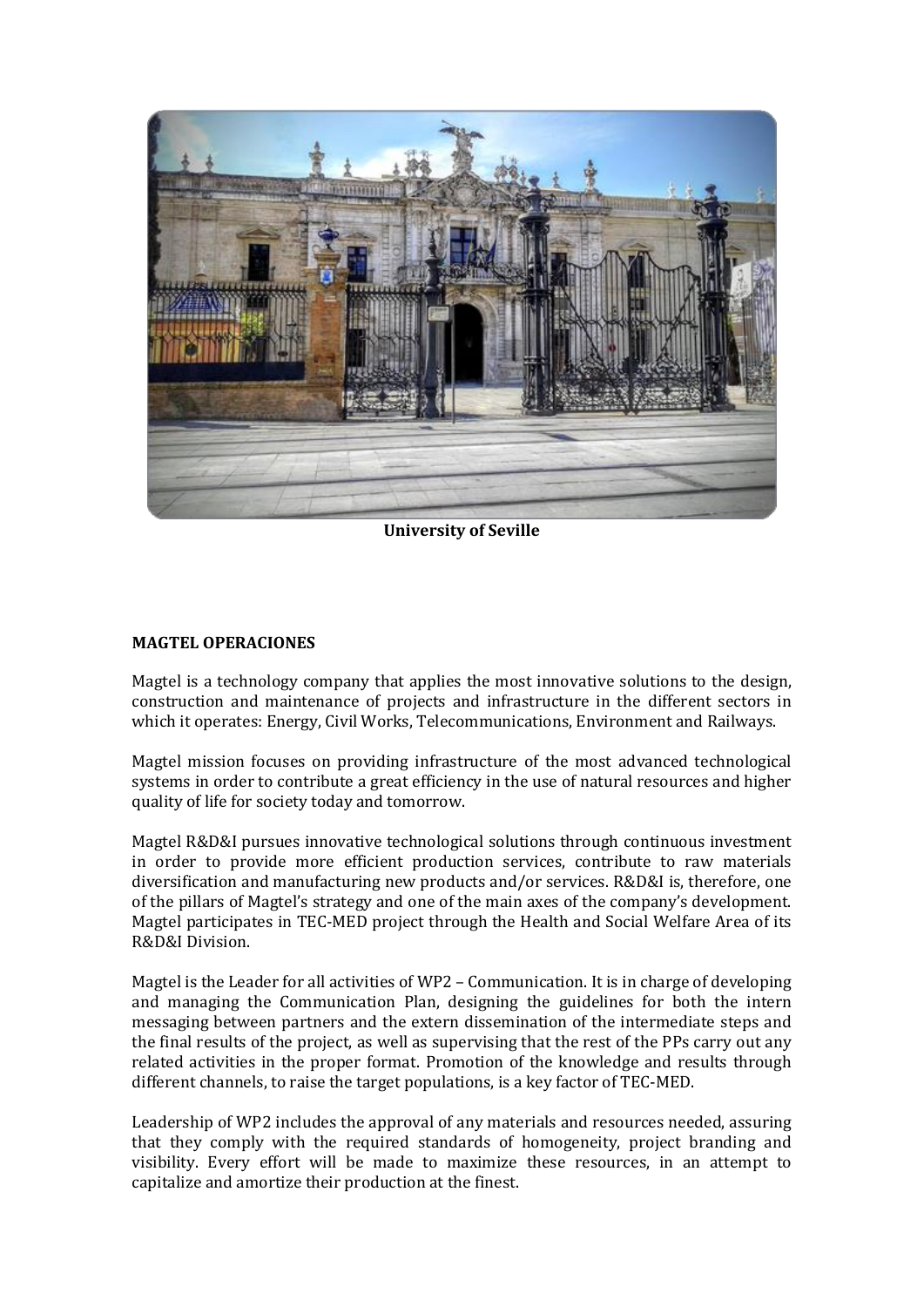Magtel is also the leader of WP4 - Planification for Model Validation and Online Platform, focusing mainly on Activity 4.2 - Online Platform. The features of the online platform will be oriented to elderly empowerment and patient-centric, TA-patient-family ubiquitous communication and collaboration, so it is mandatory that any software development is properly conducted toward those goals in accordance with the outputs generated by WP3 – State of the Art and Activity 4.1. Operationalization of the Intervention Framework.



**Magtel building** 

# **NUEVA SOCIETÁ ONLUS**

Nuova Società Cooperativa Sociale Onlus is located in Cagliari and is a social cooperative that operates in the Sardinian territory without profit.

By promoting social and human promotion through specific integration paths, Nuova Società caters its services to the needs of elderly, minor, people in conditions of physical and mental disadvantage and in conditions of social unease.

The New Onlus Social Cooperative Company was founded in 1987 and began its activity in 1989 by entering into agreements with public bodies and extending its services over time in favor of the community.

The aims that the cooperative has are simple and basic and are aimed at improving the quality of life of citizens, through activities dedicated mainly to disadvantaged people and their families.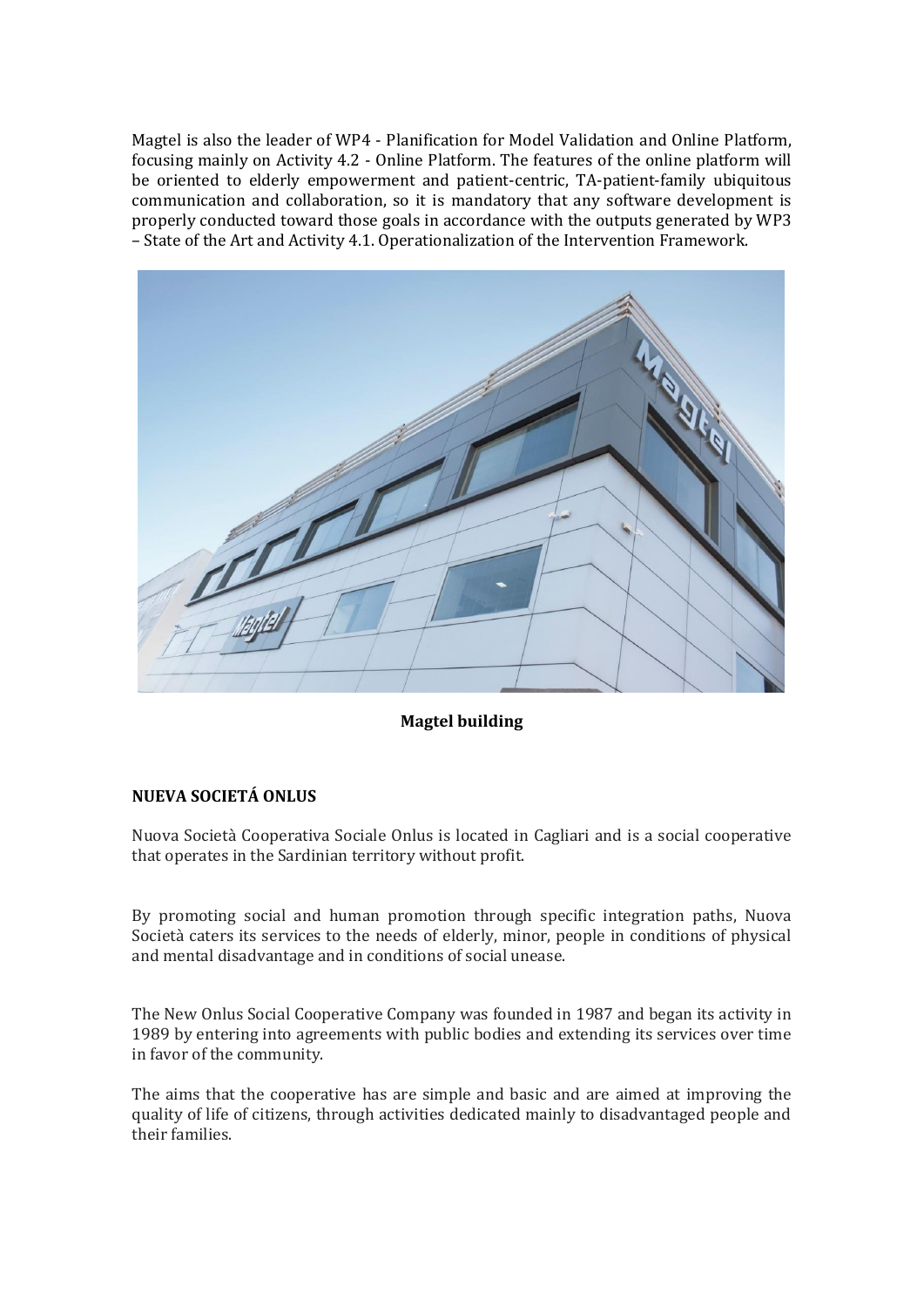The NEW SOCIETY Società Cooperativa Sociale ONLUS aims to "pursue the general interest of the community in human promotion and social integration of citizens through the management of socio-health and educational services".

# **VIDAVO**

VIDAVO is a digital health company established in 2002. All these years it has consistently invested in scientifically proved, market focused products. Our solutions cover a wide range of connected health and self-management (mobile apps & web platforms) for supporting chronic disease (medical), nutrition and weight management (wellness).

The company has extensive experience in implementing multi-national R&D projects. To this end, it brings forward experience in project management and most importantly in ICT-based services implementations, in terms of business potential and user satisfaction and acceptance, with particular expertise on developing integrated care systems and specialized mobile health apps. It has an impressive track record in terms of capitalising on research outcomes and turning research results into successful commercial products.

The Vida24© connected care suite is a secure modular online platform, where citizens can log and keep health records and healthcare professionals manage and process patient data, enjoy personalization tools, effective time management, and flexible UXs. Also, Vida24© provides mindfulness-based interventions and coaching using the transtheoritical model of behaviour change to promote self-management and prevent chronic conditions by a healthy and active lifestyle. Vida24© is CE0653 Class IIa certified according to EU Medical Devices Regulation (MDR 2017/745); During its eighteen years presence in the field of ehealth, the team has received three patents for its innovative products, and several distinctions and awards.

The TEC-MED project aims at developing an innovative intervention framework, which will be based on already existing cutting edge and mobile technology developed by Vidavo.

Vidavo takes part in all Work Packages and Activities of the TEC-MED project, except WP3, but the main effort will be devoted to Work Package 4 - Development of multi-cultural, solidarity based social-care model and tools and more specifically to Activity A.4.2.1. Development of multi-purpose online platform. The main objectives of Activity A.4.2.1. are:

- Implementation if the TEC-MED online platform.
- Adaptation to local socio-care models.
- Create a relevant community around the project and its thematic.
- The platform will serve to collect feedback for social-care strategies.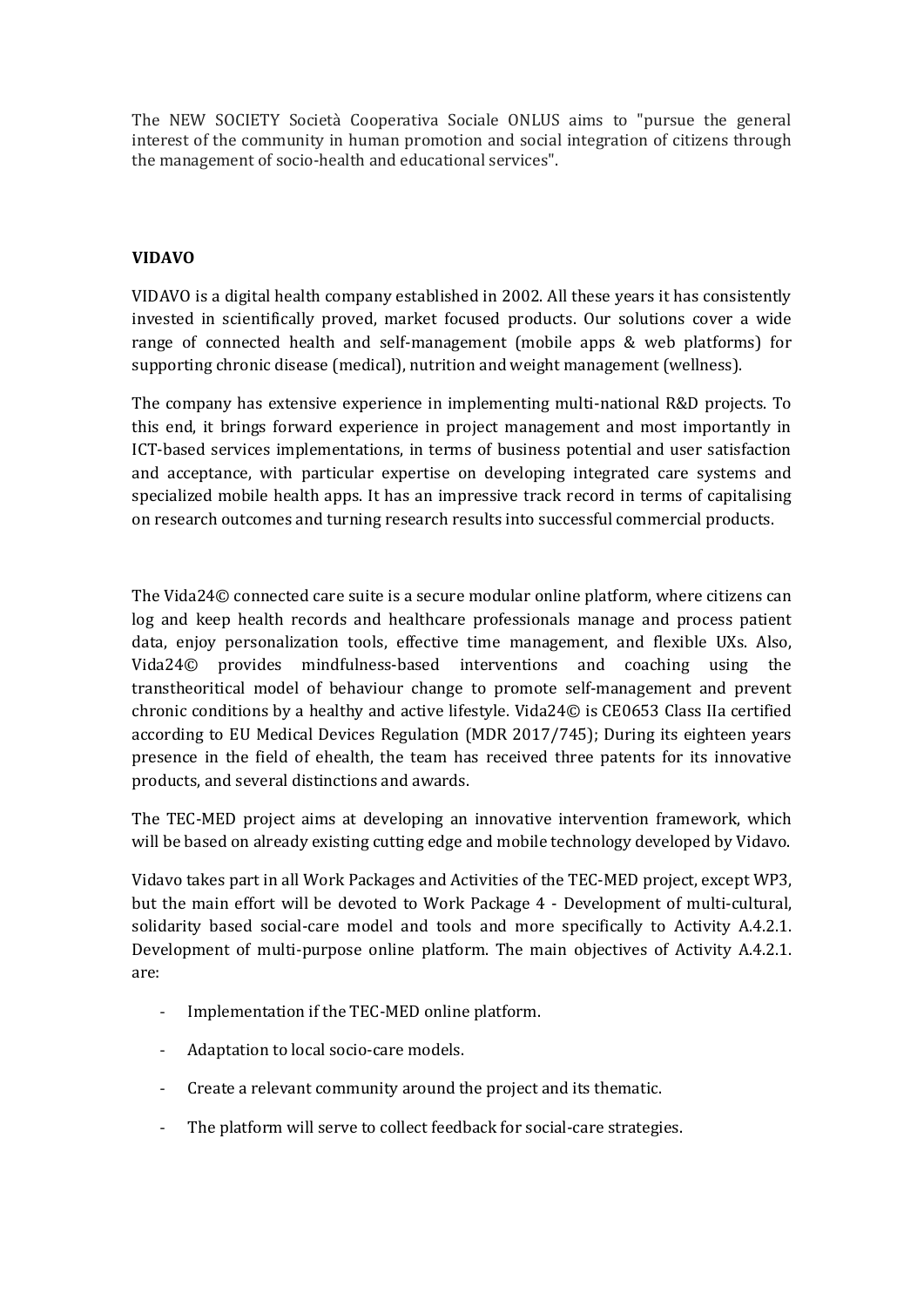

**Vidavo´s team** 

#### **MERIMNA**

"Merimna" Therapeutic Training Centre has been operating in the Patras area for forty years (since 1969), serving people from all over Western and Southwestern Greece. It is a certified non-profit social care provider (Government Document 74/31-3-1973 Issue A, Modification Government Document 87/18-4-2013 Issue A) and is also certified in accordance with ISO9001: 2015.

"Merimna´s" management consists of a 7-member board, appointed by the Charitable Institution and the Municipality of Patras. All of them provide their services without remuneration.

The purpose of the Center is to provide education, vocational training, psychosocial support to people with Intellectual Disabilities, Down Syndrome and Autism. It has scientific staff (Psychologists, Psychiatrists, Occupational Therapists, Speech Therapist, and Social Workers), teaching and support staff - about 60 permanent staff and several external partners and volunteers.

The services that provided are assessment and diagnosis, psychosocial support, vocational training and rehabilitation, and integration to the family and the wider social environment.

Merimna takes part in all the Activities of the TEC-MED project thanks to the cross-border collaboration and the financial support of the European Commission that contributes to achieve all the specific objectives of the Programme.

WP2 – Communication. A series of workshops will be organized with various organizations in the field of social care for the elderly. It will collaborate with a wide range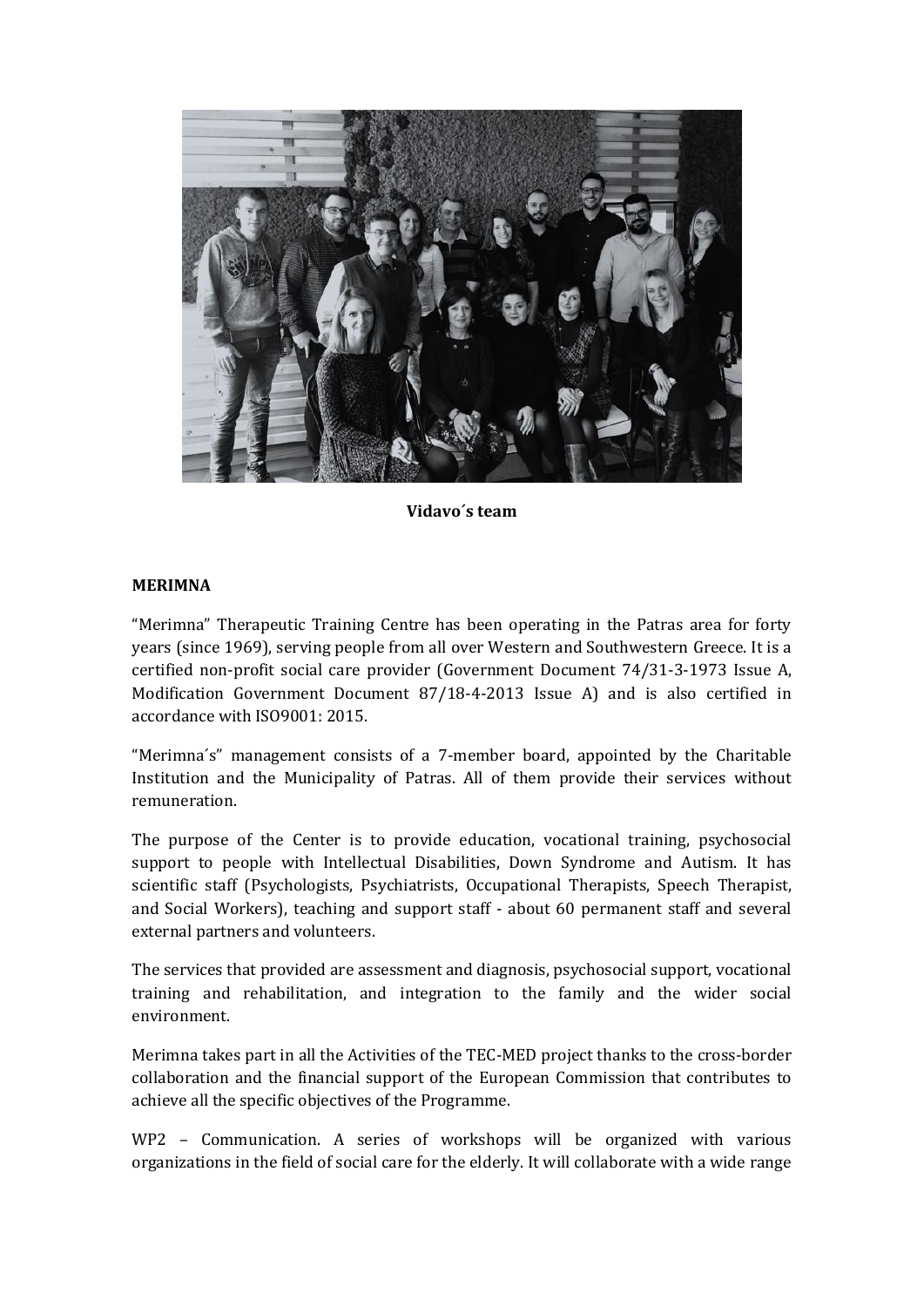of institutions (governmental, NGOs, Research Centers, other private and public sector institutions such as for example 50Plus Hellas; Unity Geriatric Associations in Greece).

WP3 – State of the Art. Analysis and Cross-Cultural Model definition. Merimna is responsible for the analysis of the social care initiatives and social care practices existing in Greece. In addition, a consultation technical workshop will be organized with socialcare stakeholders to discuss the most promising results of the analysis in order to elicit the most relevant improvement recommendations. The activities of this WP contribute to the consortium´s commitment to apply a model that transcends the contrasts and differences of the various participating countries.

WP4 – Development of multi-cultural, solidarity based social-care model and tools. Merimna will host workshops will guide the development and co-design of the online platform in practitioners, social care workers, formal and informal caregivers for elderly population.

WP5 –Validation of TEC-MED social care model. Merimna will utilize human resources to carry out the pilot activities, as they will find and will collaborate with specialized agencies working directly with the elderly population.

WP6– Community building, stakeholder engagement and capacity building. Merimna will identify the stakeholders and designs a strategy that agree with the topic of social care conditions in order to build a strong network of experts, practitioners, policymakers, civil society organizations and senior citizen that subject to the project.

# **INNTA**

The National Institute of Nutrition and Food Technology (INNTA) was created by decree in 1969 and was placed under the supervision of the Ministry of National Education with the goal of training technicians in the field of Nutrition and Food Sciences.

INNTA is in charge of carrying out all work, studies, popularization and information relating to the field of nutrition and human food. In this field, it participates in nutritional education by audio visual means (radio, television, newspapers, seminars, etc.) and monitors food control in the communities. It is also responsible for determining the nutritional status of the population, identifying nutritional pathologies, ensuring their prevention and treatment.

INNTA participates in national commissions for standardization, planning, teaching and research on the environment as well as in the various national technical commissions relating to nutrition, food and related disciplines and sciences.

INNTA participates in the realization of food research programs concerning the different sectors of the economic and social life of the country as well as in the improvement of the environment.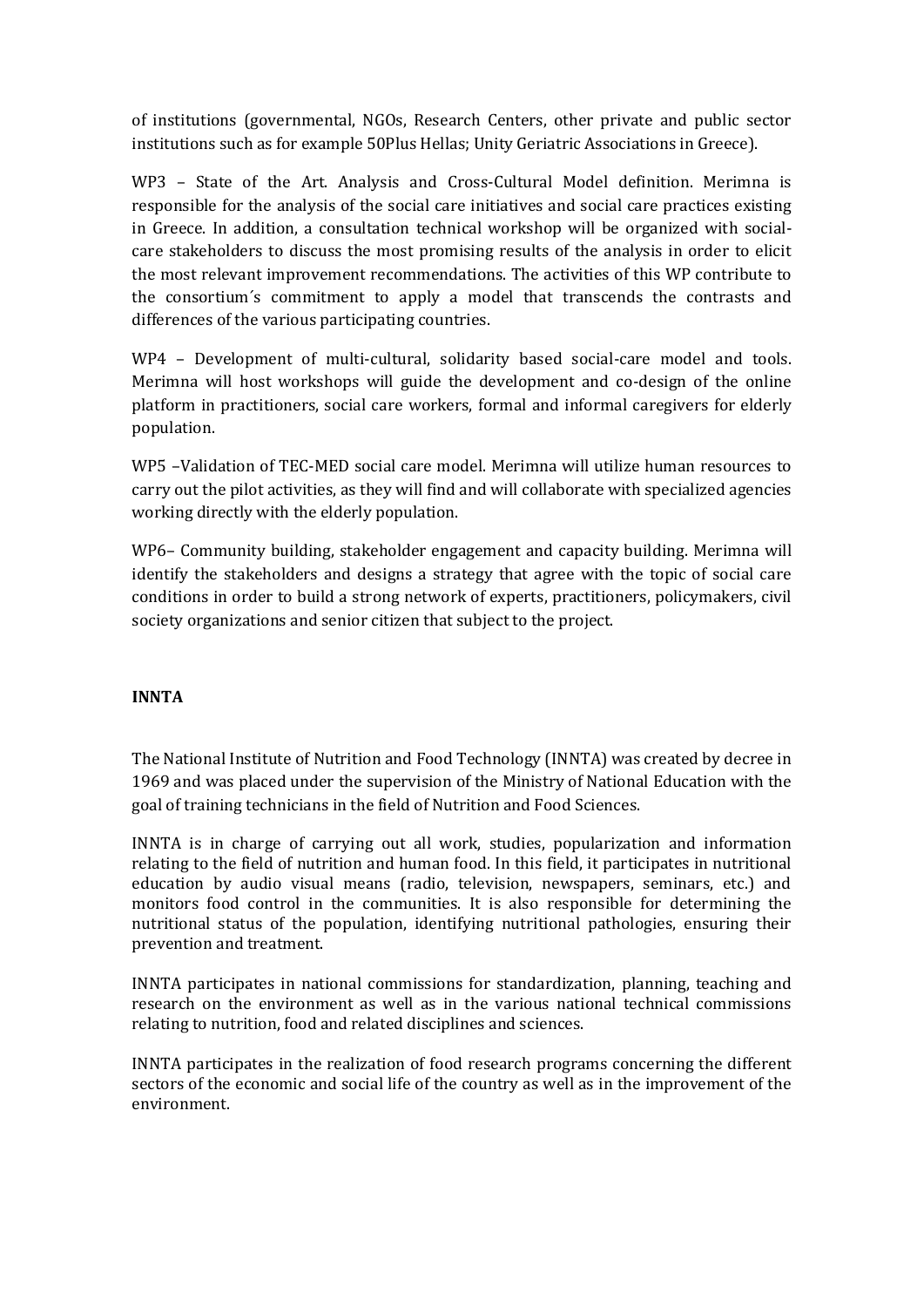

**INNTA building**

# **IDRAAC**

IDRAAC (Institute for Development Research Advocacy and Applied Care) is a nongovernmental organization dedicated to mental health in Lebanon and the Arab World and is located in Beirut, Lebanon. IDRAAC is specialized in conducting research, raising awareness, providing training programs, community services and field interventions for the benefit of the public. Our work started in 1982 when IDRAAC's members started conducting research and have been involved in many national and international projects related to mental health and psychosocial support.

Our activities target different populations and we have been involved in several projects and campaigns targeting the elderly in Lebanon in an effort to improve the quality of life of this population.

In September 2019, IDRAAC started working on the TEC-MED project, which is an international project targeting the elderly population in 6 countries Lebanon, Spain, Italy, Greece, Egypt & amp; Tunisia.

As IDRAAC, we are involved in the analysis of the current social care practices in the six countries involved through research and data collection. We are also involved at a later stage in the validation of the TEC-MED model and the activities related to training and piloting of the model.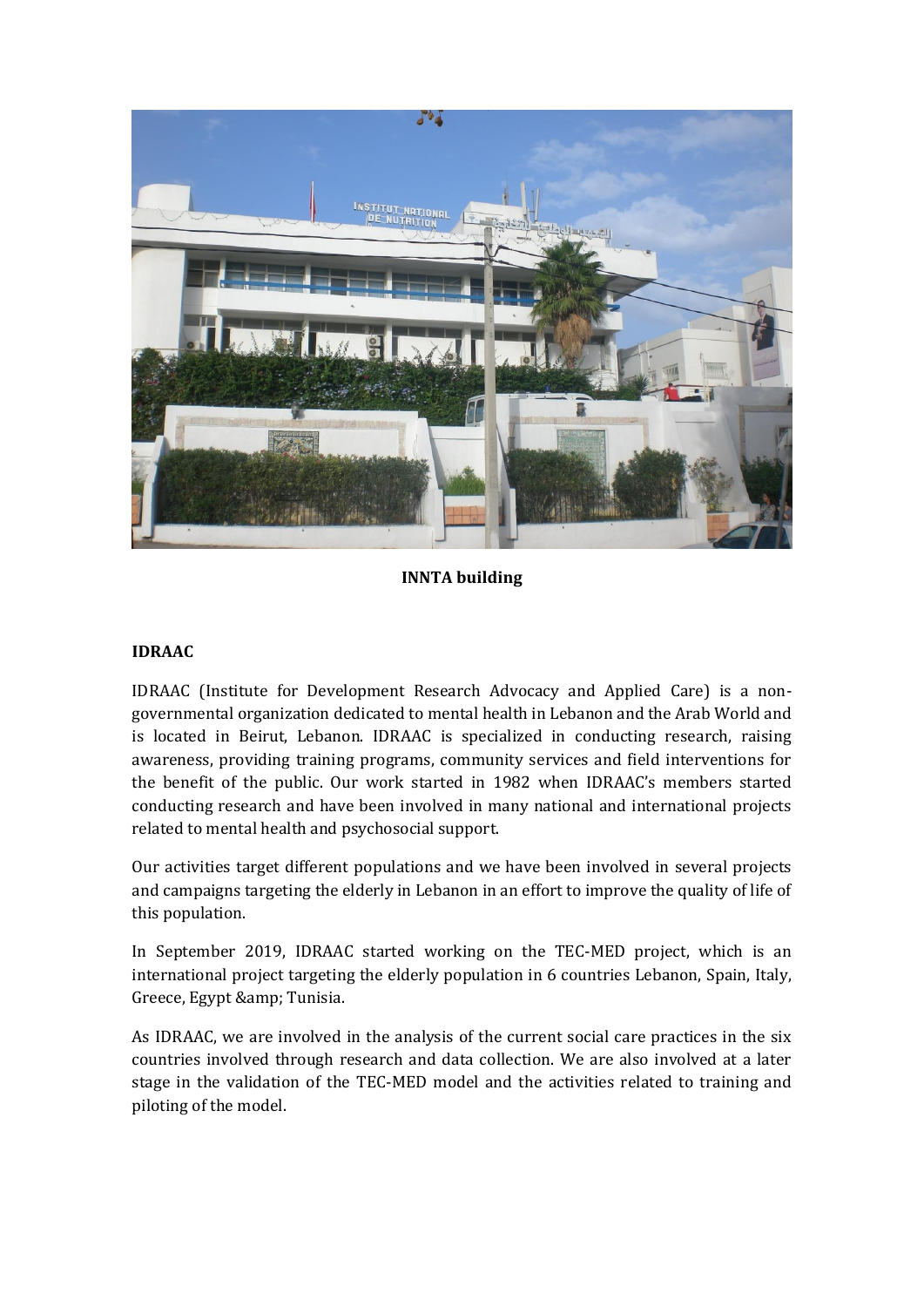Our team is very excited to start working on this pioneering project and are confident that this international collaboration will be an enriching experience to the elderly population in Lebanon as well as all participating countries.



**IDRAAC´s team**

# **ASRT**

The Academy of Scientific Research & Technology (ASRT) is a non-profit organization affiliated to the Ministry of Scientific Research, established in September 1971 by the Presidential Decree No 2405 as the national authority responsible for science & technology in Egypt. In 1998, ASRT was reorganized by the Presidential Decree No 377 that defined its mission, function and activities.

ASRT is the Egyptian house of expertise. It brings together outstanding Egyptian scientists and experts from universities, research institutions, private sector, NGOs, policymakers and prominent Egyptian scientists in Diaspora to deliberate country problems, propose and carry out scientific studies and future strategic basic plans to tackle these problems.

ASRT adopts a comprehensive plan for developing Egyptian S&T to support relevant national ministries and research institutions in creating an integrated system of scientific research together for increasing the number of trained scientists in Egypt, and giving science a leading role in the country's development and knowledge based economy. ASRT also promotes and encourages female and youth participation in S&T and scientific leadership.